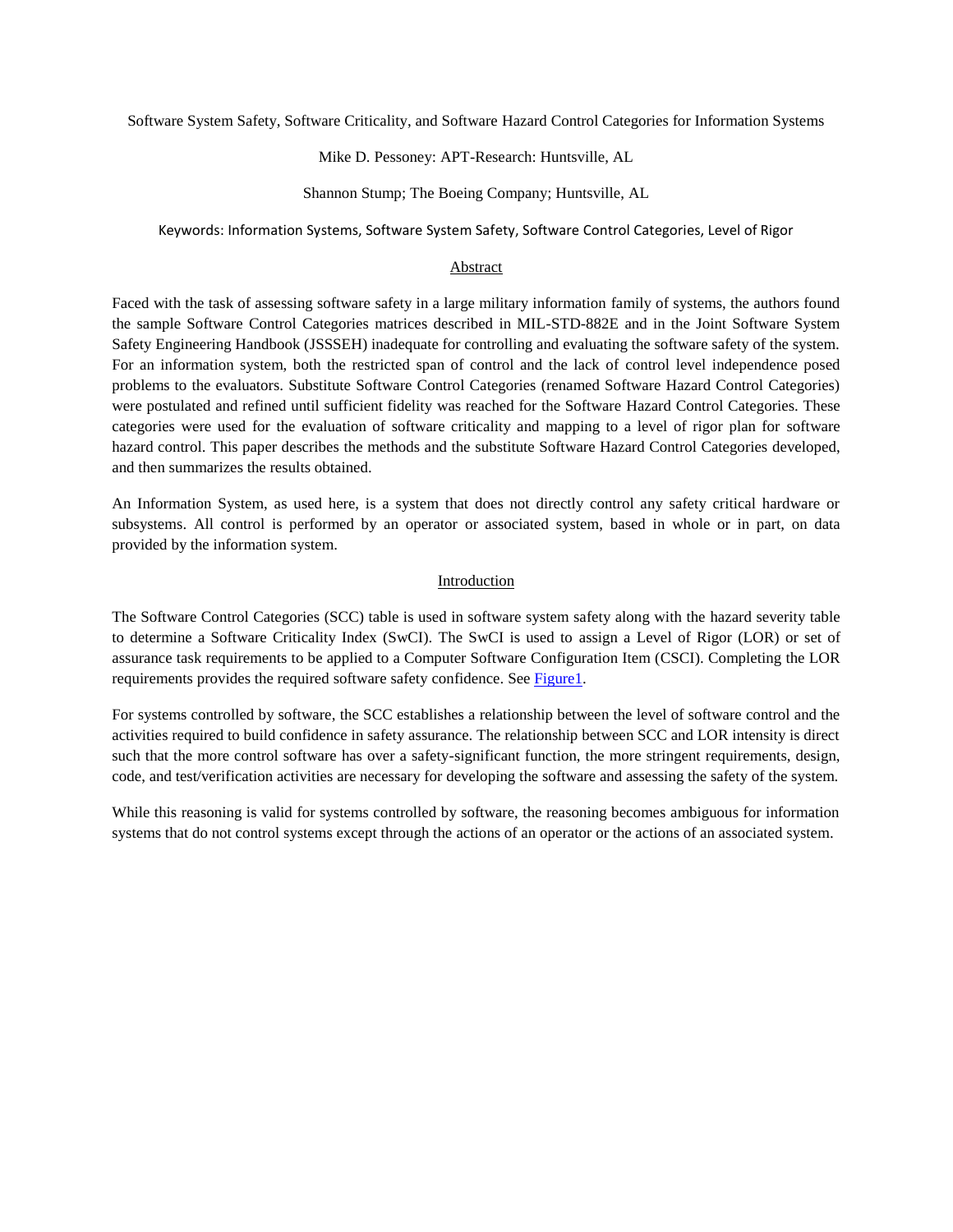

**Figure 1 Relation of Software Safety Tables**

#### Discussion

<span id="page-1-0"></span>The Software Control Categories example tables available provided sufficient guidance to assess the contributions of software for systems controlling safety critical hardware or subsystems and for some mixed control and information systems, but lacked sufficient fidelity to assess an information-only system. For an information system, MIL-STD-882E (ref 1) and the Joint Software System Safety Engineering Handbook (JSSSEH) (ref 2) tables allow control of only 4 out of 5 levels and neither allows level 1 control from an information system since level 1 control is limited to autonomous operations. See Table 1**Error! Reference source not found.**. Additionally, when assessing the control exercised by a safety-significant software function or safety-significant software requirement, the function or requirement may fit one level, more than one level, or no level at all in existing tables.

The Software Hazard Control Categories (SHCC) table was developed to bring more fidelity to the software control evaluation for an information system. The intent was to provide more meaningful software control categories for information systems that describe the control levels so they could be more accurately assigned by the analyst. These control categories would cover the same span of control that the control system software covered. The descriptions of system control were not included in the SHCC for this paper since no system control was exercised by the system under study. See [Table 2.](#page-5-0)

Consider two aircraft systems where one has an engine fire control system that detects and responds to an engine fire while the other detects the engine fire condition and alerts the pilot to respond. The engine fire detection software is of equal safety significance in both systems, but is assigned level 1 control in the first scenario and level 2 control in the second scenario. A failure of the detection software has equal chances for a mishap in both systems. When a single software exception, failure, fault, or delay may lead directly to a mishap the software logically should be considered to have the highest level of hazard control. Whether an operator is involved is incidental to the level of control.

Consider two patient oxygen monitors where one has an automated system to increase the oxygen supplied while the other detects a low oxygen condition and alerts hospital personnel to respond. The low oxygen detection software is of equal safety significance in both systems, but is assigned level 1 control in the first scenario and level 2 control in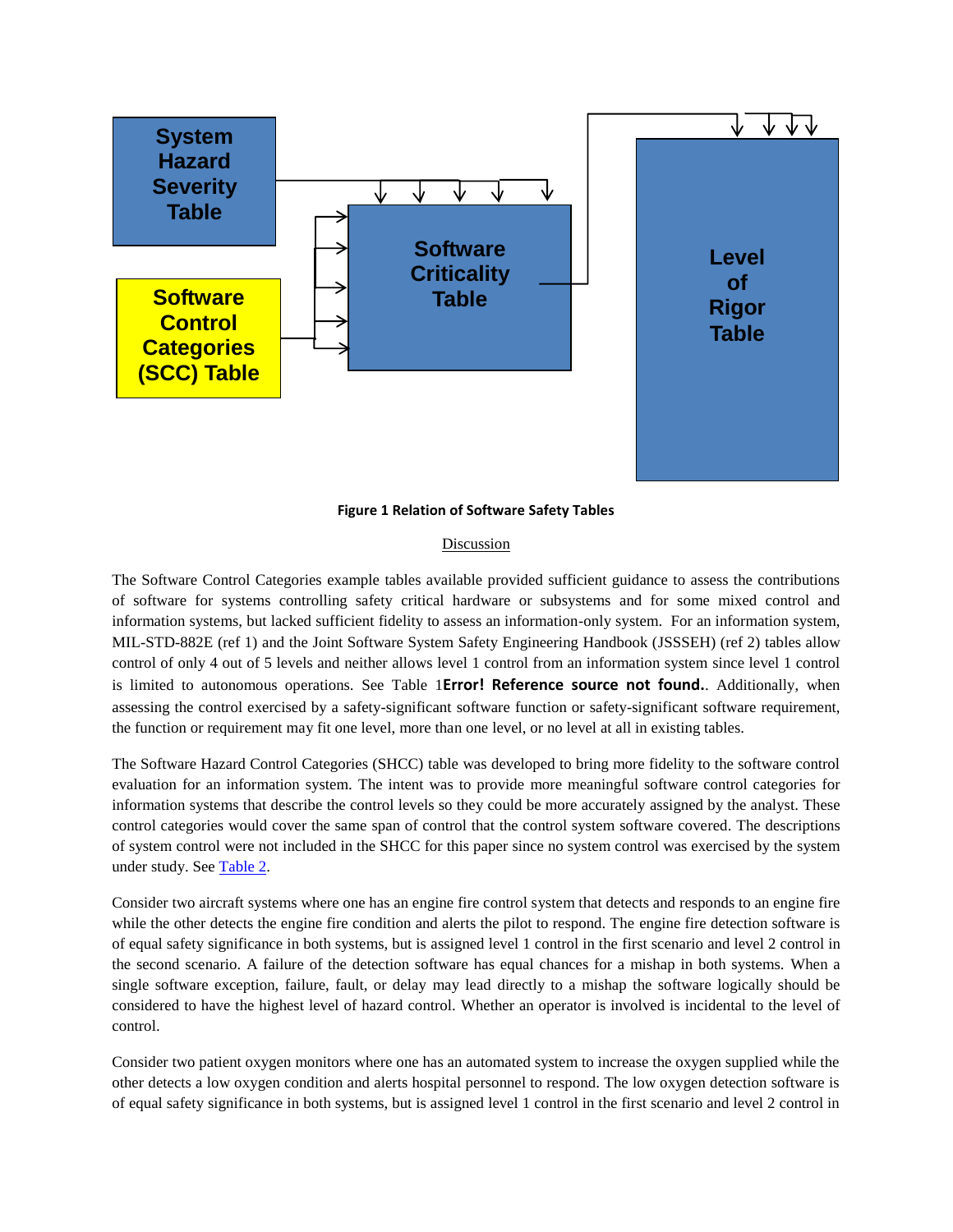the second scenario. A failure of the detection software has equal chances for a mishap in both systems. When a single software exception, failure, fault, or delay may lead directly to a mishap the software logically should be considered to have the highest level of hazard control.

Hazard descriptions for the two cases in each example are very similar as seen in the following diagram:



Notice that whether the control is autonomous or operator controlled does not change the initiating cause or the mishap result of the hazard. Conclusion drawn from these examples and the system under study was:

## **Operator or external system involvement is incidental to the level of control**.

Level-of-software-control to assess software criticality is an accurate attribute to use for control systems but a misleading attribute to use for information systems. Certainly the detection software in the hazard example could be identified as level 1 control in both cases, but it may be rarely identified as autonomous in the case an operator is involved to control the hazard.

A safety-significant subsystem is a subsystem containing identified hazards. Software systems that fail to properly control safety-significant subsystems do so because they fail to control one or more of its hazards (not because they fail to control the subsystem). Software systems that fail to provide information to an operator to control a safety significant subsystem also fail to control essentially the same hazard. In both cases, the detection software failure has the same result and should be subjected to the same level of rigor evaluation. Level of software hazard control seems a more accurate attribute to describe both control systems and information systems.

This is not practical within existing Software Control Categories tables and cannot be as long as autonomy is used as a primary discriminator. Autonomy has been used to describe software controlling a safety-significant subsystem with no possibility of intervention by a control entity. Since what is actually controlled is a hazard causing the subsystem to be safety-significant, this is the same as software for which failure provides a sole source for a hazard leading to conclusion 2:

# **Sole source for a hazard is a more accurate discriminator for software control than autonomous control of a subsystem.**

Existing SCC tables list both control and information descriptions for level of control. This paper developed and used only the information descriptions because the information system being evaluated did not control any safetysignificant subsystems. A combined table was developed and is presented as **Table 3** but was not verified or used.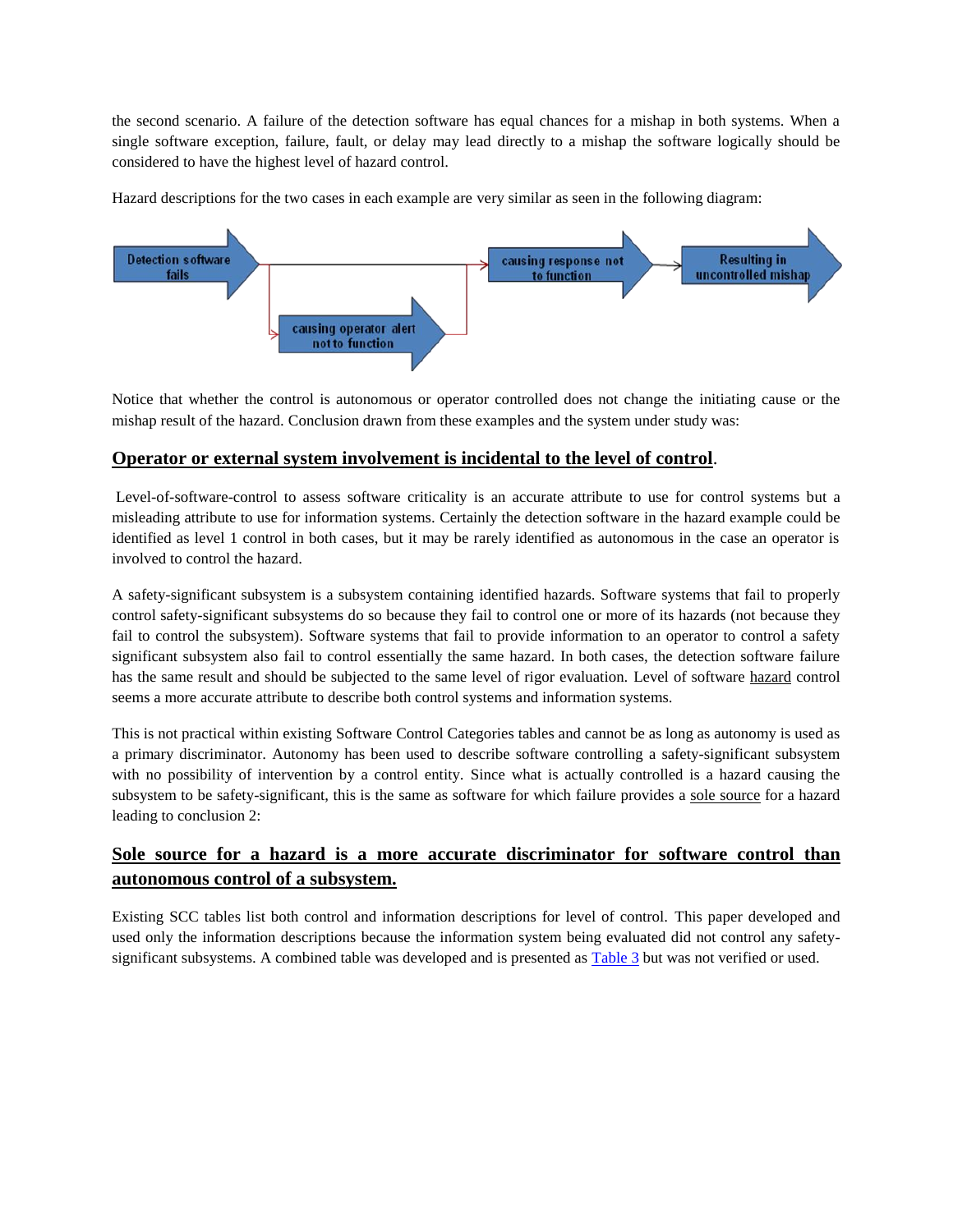### Existing Software Control Categories

Table 2 contains the common level numbers and level names from the MIL-STD-882E and JSSSEH software control categories tables along with the discriminators used in the tables. The discriminators used for information systems are highlighted in yellow.

|       |                                   | Combined MIL-STD-882E, and JSSSEH 2010                                                                                                                                                                                                                                                                                                                                                                                                                                                                                                                                                                                                                                                                          |                                                                                                                                                                                                                                                                                                                                                                                                                                                                                                                                                                                                                                                                                                                                |
|-------|-----------------------------------|-----------------------------------------------------------------------------------------------------------------------------------------------------------------------------------------------------------------------------------------------------------------------------------------------------------------------------------------------------------------------------------------------------------------------------------------------------------------------------------------------------------------------------------------------------------------------------------------------------------------------------------------------------------------------------------------------------------------|--------------------------------------------------------------------------------------------------------------------------------------------------------------------------------------------------------------------------------------------------------------------------------------------------------------------------------------------------------------------------------------------------------------------------------------------------------------------------------------------------------------------------------------------------------------------------------------------------------------------------------------------------------------------------------------------------------------------------------|
|       |                                   | Software Control Categories (SCC)                                                                                                                                                                                                                                                                                                                                                                                                                                                                                                                                                                                                                                                                               |                                                                                                                                                                                                                                                                                                                                                                                                                                                                                                                                                                                                                                                                                                                                |
| Level | Name                              | MIL-STD-882E                                                                                                                                                                                                                                                                                                                                                                                                                                                                                                                                                                                                                                                                                                    | <b>JSSSEH</b> Description                                                                                                                                                                                                                                                                                                                                                                                                                                                                                                                                                                                                                                                                                                      |
| 1     | AT<br>Autonomous                  | Software functionality that exercises<br>autonomous control authority over potentially<br>safety-significant hardware systems,<br>subsystems, or components without the<br>possibility of predetermined safe detection and<br>intervention by a control entity to preclude the<br>occurrence of a mishap or hazard.<br>(This definition includes complex<br>system/software functionality with multiple<br>subsystems, interacting parallel processors,<br>multiple interfaces, and safety-critical<br>functions that are time critical.)                                                                                                                                                                       | Software functionality that exercises<br>autonomous control authority over<br>potentially safety-critical or safety-<br>significant hardware systems,<br>subsystems, and/or components<br>without the possibility of<br>predetermined safe detection and<br>intervention by a control entity to<br>preclude the occurrence of a mishap or<br>hazard.<br>(This definition includes complex<br>systems/software functionality with<br>multiple subsystems, interacting<br>parallel processors, multiple interfaces,<br>and safety critical functions that are<br>time critical.)                                                                                                                                                 |
| 2     | <b>SAT</b><br>Semi-<br>Autonomous | Software functionality that exercises control<br>authority over potentially safety-significant<br>hardware systems, subsystems, or components,<br>allowing time for predetermined safe detection<br>and intervention by independent safety<br>mechanisms to mitigate or control the mishap<br>or hazard.<br>(This definition includes the control of<br>moderately complex system/software<br>functionality, no parallel processing, or few<br>interfaces, but other safety<br>systems/mechanisms can partially mitigate.<br>System and software fault detection and<br>annunciation notifies the control entity of the<br>need for required safety actions.)<br>Software item that displays safety-significant | Software functionality that exercises<br>control authority over potentially<br>safety-critical or safety-significant<br>hardware systems, subsystems, and/or<br>components allowing time for<br>predetermined safe detection and<br>intervention by independent safety<br>mechanisms to mitigate or control the<br>hazard.<br>(This definition includes the control of<br>moderately complex system/software<br>functionality, no parallel processing, or<br>few interfaces, but other safety<br>systems/mechanisms can partially<br>mitigate. System and software fault<br>detection and annunciation that<br>notifies the control entity of the need<br>for required safety actions.)<br>Software items that display safety- |
|       |                                   | information requiring immediate operator<br>entity to execute a predetermined action for<br>mitigation or control over a mishap or hazard.<br>Software exception, failure, fault, or delay will<br>allow or fail to prevent the mishap occurrence.<br>(This definition assumes that the safety-critical<br>display information may be time-critical, but                                                                                                                                                                                                                                                                                                                                                        | critical or safety significant<br>information requiring immediate<br>operator entity to execute a<br>predetermined action for mitigation or<br>control over a hazard. Software<br>exception, failure fault, or delay will<br>allow or fail to prevent the mishap                                                                                                                                                                                                                                                                                                                                                                                                                                                               |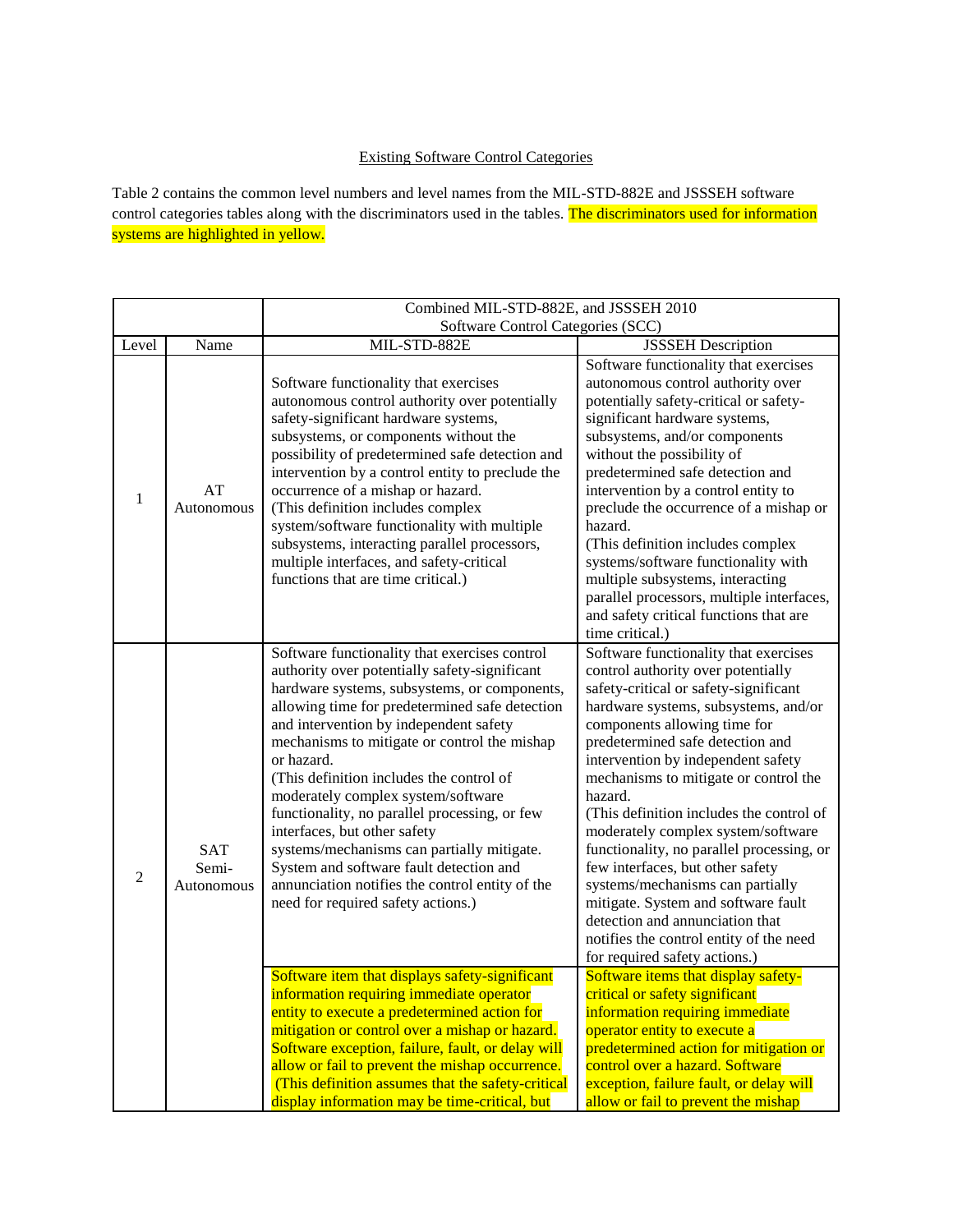|                                                                                                                                                                                                                                       |                                              | the time available does not exceed the time<br>required for adequate control entity response<br>and hazard control.)                                                                                                                                                                                                                                                                                                                                                                                                                                                                                                                                                                                           | occurrence.<br>(This definition assumes that the<br>safety-critical display information may<br>be time-critical but the time available<br>does not exceed the time required for<br>adequate control entity response and<br>hazard control.)                                                                                                                                                                                                                                                                                                                                                                                                                                                                                                                        |  |
|---------------------------------------------------------------------------------------------------------------------------------------------------------------------------------------------------------------------------------------|----------------------------------------------|----------------------------------------------------------------------------------------------------------------------------------------------------------------------------------------------------------------------------------------------------------------------------------------------------------------------------------------------------------------------------------------------------------------------------------------------------------------------------------------------------------------------------------------------------------------------------------------------------------------------------------------------------------------------------------------------------------------|--------------------------------------------------------------------------------------------------------------------------------------------------------------------------------------------------------------------------------------------------------------------------------------------------------------------------------------------------------------------------------------------------------------------------------------------------------------------------------------------------------------------------------------------------------------------------------------------------------------------------------------------------------------------------------------------------------------------------------------------------------------------|--|
| 3                                                                                                                                                                                                                                     | <b>RFT</b><br>Redundant<br>Fault<br>Tolerant | Software functionality that issues commands<br>over safety-significant hardware systems,<br>subsystems, or components requiring a control<br>entity to complete the command function. The<br>system detection and functional reaction<br>includes redundant, independent fault tolerant<br>mechanisms for each defined hazardous<br>condition.<br>(This definition assumes that there is adequate<br>fault detection, annunciation, tolerance, and<br>system recovery to prevent the hazard<br>occurrence if software fails, malfunctions, or<br>degrades. There are redundant sources of<br>safety-significant information, and mitigating<br>functionality can respond within any time-<br>critical period.) | Software functionality that issues<br>commands over safety-critical or<br>safety-significant hardware systems,<br>subsystems, and/or components<br>requiring a control entity to complete<br>the command function. The system<br>detection and functional reaction<br>includes redundant, independent fault<br>tolerant mechanisms for each defined<br>hazardous condition.<br>(This definition assumes that there is<br>adequate fault detection, annunciation,<br>tolerance, and system recovery to<br>prevent the hazard occurrence if<br>software fails, malfunctions, or<br>degrades. There are redundant sources<br>of safety-critical or safety-significant<br>information and mitigating<br>functionality can respond within any<br>time-critical period.) |  |
|                                                                                                                                                                                                                                       |                                              | Software that generates information of a safety-<br>critical nature used to make critical decisions.<br>The system includes several redundant,<br>independent fault tolerant mechanisms for each<br>hazardous condition, detection and display.                                                                                                                                                                                                                                                                                                                                                                                                                                                                | Software that generates information of<br>a safety-critical or safety-significant<br>nature used to make critical decisions.<br>The system includes several,<br>redundant, independent, fault tolerant<br>mechanisms for each hazardous<br>condition, detection, and display.                                                                                                                                                                                                                                                                                                                                                                                                                                                                                      |  |
| 4                                                                                                                                                                                                                                     | Influential                                  | Software generates information of a safety-<br>related nature used to make decisions by the<br>operator, but does not require operator action to<br>avoid a mishap.                                                                                                                                                                                                                                                                                                                                                                                                                                                                                                                                            | Software generates information of a<br>safety-related nature used to make<br>decisions by the operator but does not<br>require operator action to avoid a<br>mishap.                                                                                                                                                                                                                                                                                                                                                                                                                                                                                                                                                                                               |  |
| 5                                                                                                                                                                                                                                     | <b>NSI</b><br>No Safety<br>Impact            | Software functionality that does not possess<br>command or control authority over safety-<br>significant hardware systems, subsystems, or<br>components and does not provide safety-<br>significant information. Software does not<br>provide safety-significant or time sensitive data<br>or information that requires control entity<br>interaction. Software does not transport or<br>resolve communication of safety-significant or<br>time sensitive data.                                                                                                                                                                                                                                                | Software functionality that does not<br>possess command or control authority<br>over safety-related hardware systems,<br>subsystems, and/or components, and<br>does not provide safety-related<br>information. Software does not<br>provide safety-critical or time-<br>sensitive data or information that<br>requires control entity interaction.<br>Software does not transport or resolve<br>communication of safety-critical or<br>time-sensitive data.                                                                                                                                                                                                                                                                                                        |  |
| Note: All SCC categories should be re-evaluated if legacy software functions are included in a System-of-System<br>environment. The legacy functions should be evaluated at both the functional and physical interfaces for potential |                                              |                                                                                                                                                                                                                                                                                                                                                                                                                                                                                                                                                                                                                                                                                                                |                                                                                                                                                                                                                                                                                                                                                                                                                                                                                                                                                                                                                                                                                                                                                                    |  |

influence or participation in top-level (SoS) mishap and hazard causal factors. *Table 1: Combined MIL-STD-882E, and JSSSEH Software Control Categories*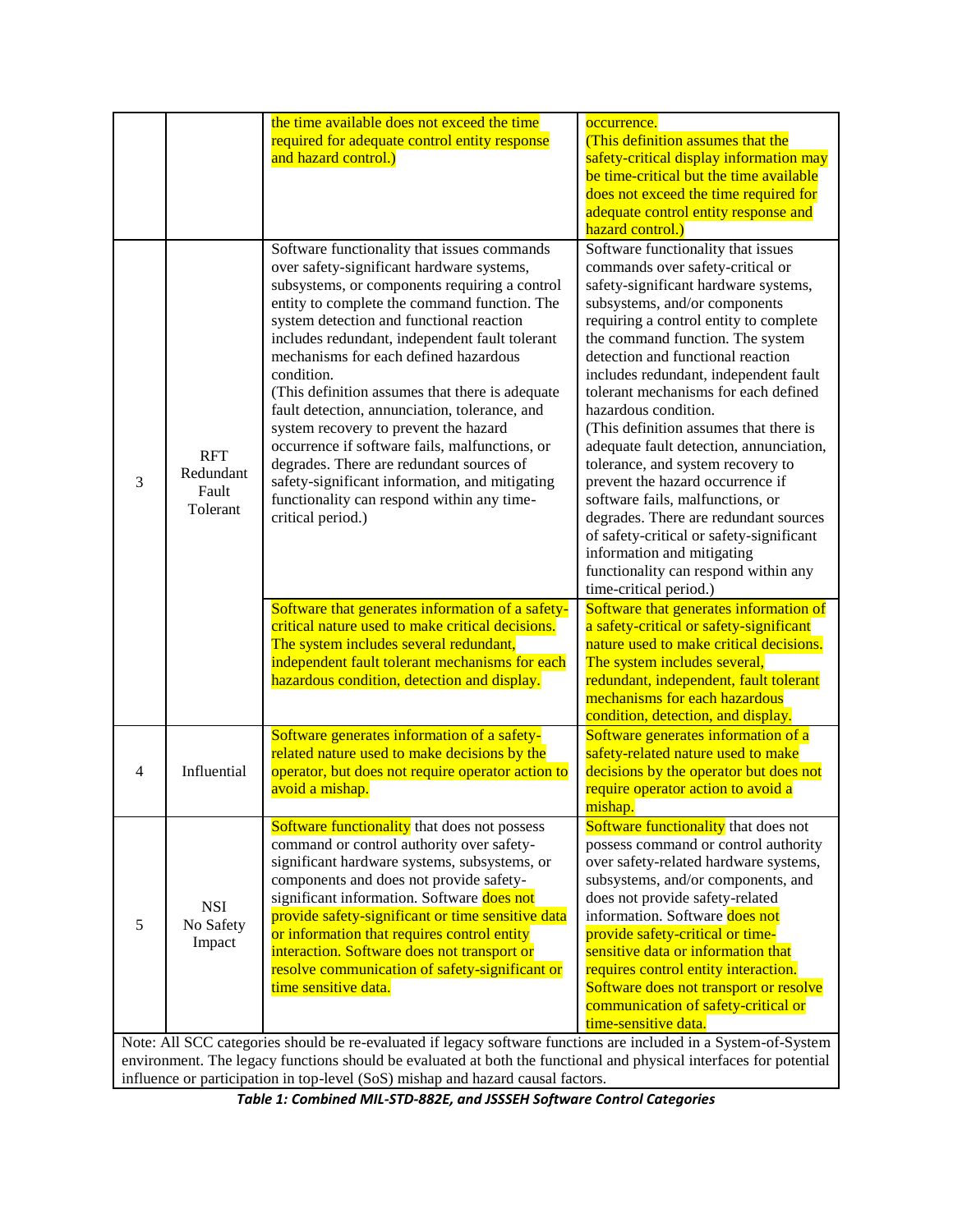### Example Software Hazard Control Categories (SHCC) Table for Information Systems

This Software Hazard Control Categories Table was the result of the author's attempts to create a more accurate and usable table for assigning control to information system software. The discriminator "Immediate" can be read as "Now" and describes control of requirements or functions where failure can result in an immediate mishap. The discriminator "Eventual" can be read as "Later" and describes control of requirements or functions where failure can result in an eventual mishap. See examples to clarify.

|       | Example Software Hazard Control Categories (SHCC) Table for Information Systems |                                                                                                                                                                                                                                                                                                                                                                                                                                           |                                                                                                                                                                                                                                                                                          |  |  |
|-------|---------------------------------------------------------------------------------|-------------------------------------------------------------------------------------------------------------------------------------------------------------------------------------------------------------------------------------------------------------------------------------------------------------------------------------------------------------------------------------------------------------------------------------------|------------------------------------------------------------------------------------------------------------------------------------------------------------------------------------------------------------------------------------------------------------------------------------------|--|--|
| Level | Name                                                                            | Description                                                                                                                                                                                                                                                                                                                                                                                                                               | Examples                                                                                                                                                                                                                                                                                 |  |  |
| 1     | Sole<br>Source<br>Immediate<br>(Now)                                            | A software function or requirement that necessitates<br>immediate response from an operator or external<br>system based on data provided for mitigation or control<br>over a hazard and potential immediate mishap. The<br>software collection, distribution, display, or warning<br>function or requirement provides the only information<br>source.                                                                                     | Single source:<br>Entering a minefield, stall warning,<br>low oil pressure, red traffic light,<br>engine overheat, fire alarm, tornado<br>warning, impending collision, medical<br>evacuation request message, no pulse,<br>breathing interrupted                                        |  |  |
| 2     | Sole<br>Source<br>Eventual<br>(Later)                                           | A software function or requirement that<br>may<br>necessitate eventual response from an operator or<br>external system based on data provided for mitigation<br>or control over a hazard and potential eventual mishap.<br>The software collection, distribution, display, or<br>warning function or requirement provides the only<br>information source.                                                                                 | Single source:<br>Approaching<br>minefield,<br>$\mathbf{a}$<br>check<br>engine, tornado watch, gas volume<br>low, tire pressure low, communication<br>suite status change notification                                                                                                   |  |  |
| 3     | Redundant<br>Source<br>Immediate<br>(Now)                                       | A software function or requirement that necessitates<br>immediate response from an operator or external<br>system based on data provided for mitigation or control<br>over a hazard and potential immediate mishap. The<br>software collection, distribution, display, or warning<br>function or requirement provides the primary source of<br>information<br>independent<br>although<br>supplemental<br>sources are available.           | Multiple independent sources (M):<br>Stall warning(M), low oil pressure (M),<br>red traffic light (M), engine overheat<br>(M), fire alarm (M), tornado warning<br>(M), impending collision (M), medical<br>evacuation request message(M), no<br>$pulse(M)$ , breathing interrupted $(M)$ |  |  |
| 4     | Redundant<br>Source<br>Eventual<br>(Later)                                      | software function or requirement that<br>A<br>may<br>necessitate eventual response from an operator or<br>external system based on data provided for mitigation<br>or control over a hazard and potential eventual mishap.<br>The software collection, distribution, display, or<br>warning function or requirement provides the primary<br>information<br>although<br>independent<br>source<br>of<br>supplemental sources are available. | Multiple independent sources (M):<br>Check engine(M), tornado watch(M),<br>communication suite status change<br>notification (M)                                                                                                                                                         |  |  |
| 5     | <b>NSI</b><br>No Safety<br>Impact                                               | A software function or requirement that does not<br>necessitate immediate or eventual response from an<br>operator based on data provided to prevent the<br>occurrence of a mishap. It does not provide safety-<br>related or time-sensitive data or information that<br>requires control entity interaction.                                                                                                                             | Time of day, indoor temperature, phase<br>of moon, current fashions,<br>most<br>internet data                                                                                                                                                                                            |  |  |

<span id="page-5-0"></span>*Table 2: Example Software Hazard Control Categories for Information Systems*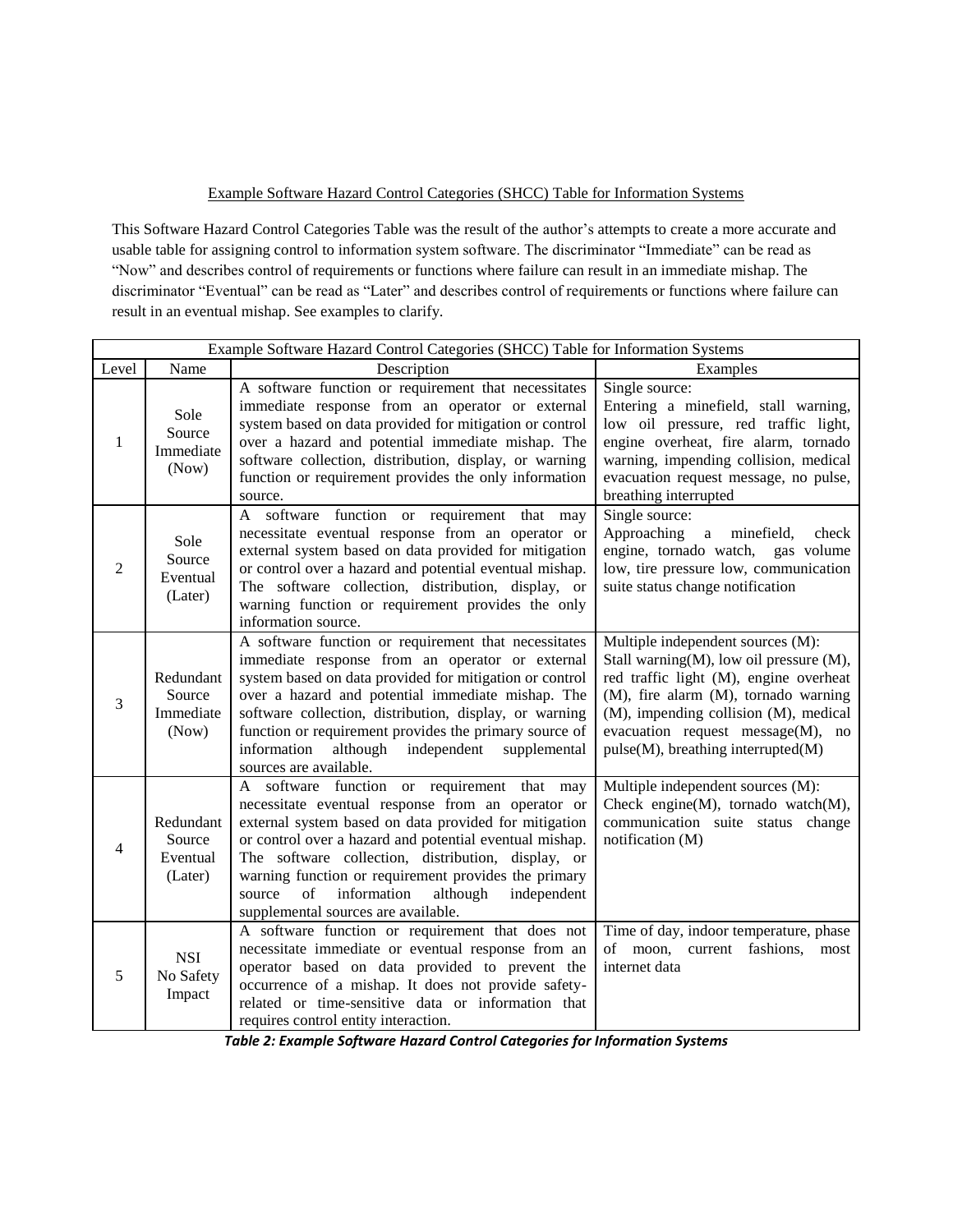#### Experience of use of SHCC table

In reviewing requirements at the Software Requirements Specification (SRS) level in an information system, the software safety team reviewed several thousand requirements yielding nearly a thousand safety-significant requirements, but had great trouble identifying the software criticality of these requirements using the available SCC tables.

The system used for testing this SHCC table was a battlefield information family of systems where many forms of information were provided for Situational Awareness (SA) and Command and Control (C2). The hazards were restricted to the accuracy, timeliness, and completeness of the information provided along with some noninterference hazards associated with co-resident functions. The collection, distribution, display, and warning functions and requirements that affected hazards were designated as safety-significant and traced to the hazards affected. A SHCC value from the table was chosen for each requirement to determine the level of rigor needed to provide confidence in the software. The use of the SHCC table provided consistent SwCI values from the Software Criticality Table for multiple evaluators while the SCC table did not. The SwCI results were the same using the SCC and SHCC tables in this system but were reached with substantially less bias, negotiation, argument, and rework. (This was important in a system involving several analysts and several thousand requirements).

The Software Safety team conducted continuous analyses to "living" (continuously updated) software requirement specifications. The team was able to compare results from utilizing the existing Software Control Categories with results from utilizing the proposed Software Hazard Control Categories. This methodology minimized variability in hazard impact conclusions made by multiple project team members. It is a much easier technique to use for software safety analyses involving multiple analysts due to its straightforward, Boolean nature. In this implementation example, two analysts performed the categorization analysis on the same requirement subsets and results were compared. Results were identical, validating the ease of result replication. In this test, the assignment process proved to be more user-friendly and applicable to the type of system, thus yielding more accurate results and an overall better understanding of the safety impact of the information system. This methodology also helped eliminate potential safety-significant requirements from being incorrectly allocated into the "No Safety Impact" level due to lack of adherence to the descriptions in the remaining levels.

#### Benefits of Using SHCC Table

The example SHCC table allows information systems software hazard control at all the same levels as hardware control, an approach which seems appropriate. If properly assessed for response time needed and source type using the example SHCC table, a safety-significant software function or requirement will fit exactly one hazard impact level, eliminating variable conclusions. In the event that a safety-significant requirement fails to fit one of the SHCC levels, the designation as safety-significant should be questioned.

#### Drawbacks of Using SHCC Table

Allowing information system software to be classed as Level 1 may cause additional effort to be expended by software safety. Indeed, if the system provides single source data requiring immediate operator action to control a hazard and avoid an immediate mishap, then additional effort should be required! Compartmentalizing such software to a single CSCI can limit the effort as can providing multiple sources for the data.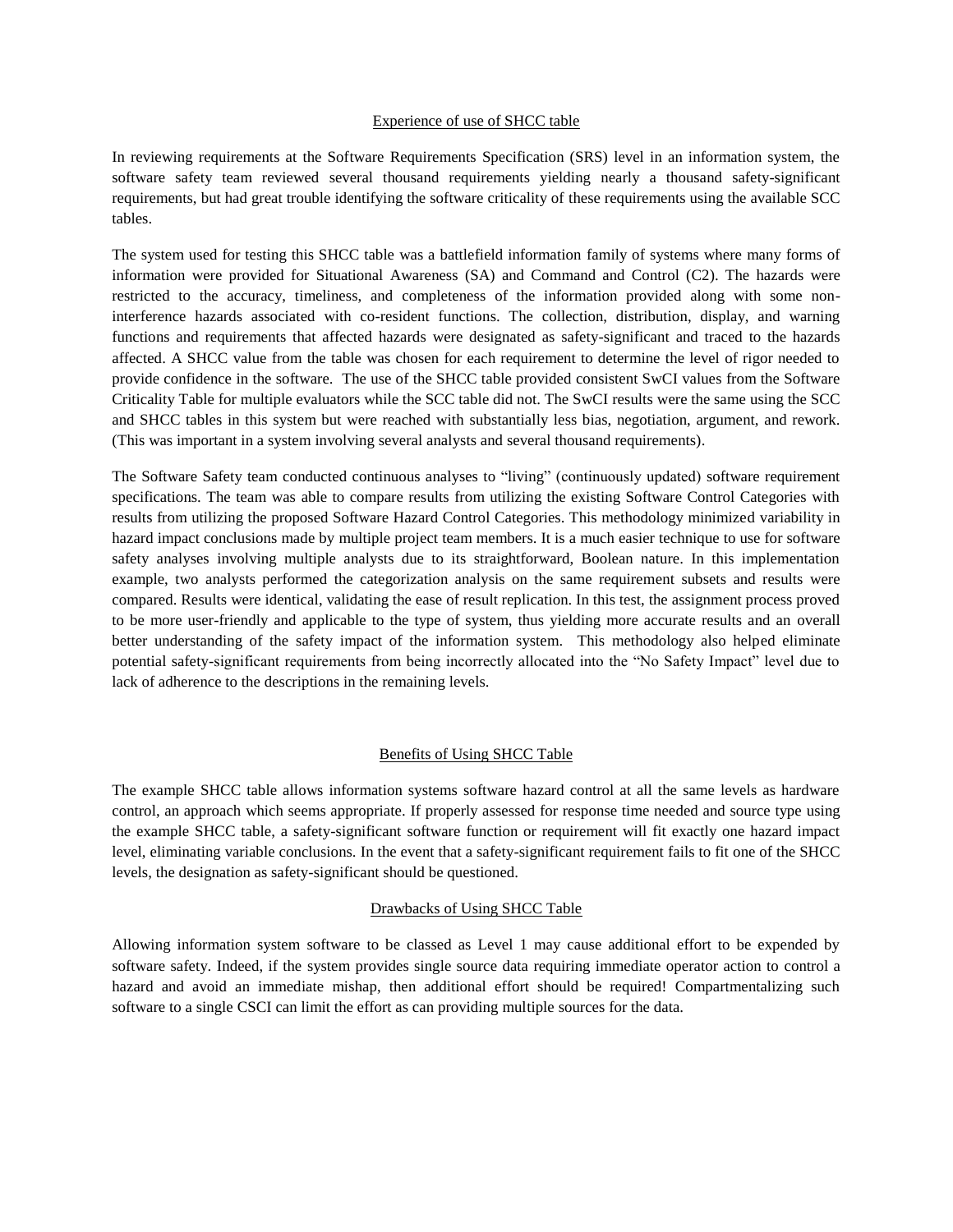### Combining the SCC and SHCC Table

Combining the software control categories and software hazard control categories tables may present some difficulties for software safety of a system containing both control and information. Therefore, an example combined table was formed as a guide and is presented as **Table 3** below. The control descriptions were not used on the current project.

| Combined Table Control-(MIL-STD-882E), Information-(SHCC) |                                  |                                                                                                                                                                                                                                                                                                                                                                                                                                                                                                                                                                                                                       |
|-----------------------------------------------------------|----------------------------------|-----------------------------------------------------------------------------------------------------------------------------------------------------------------------------------------------------------------------------------------------------------------------------------------------------------------------------------------------------------------------------------------------------------------------------------------------------------------------------------------------------------------------------------------------------------------------------------------------------------------------|
| Level                                                     | Name                             | Description                                                                                                                                                                                                                                                                                                                                                                                                                                                                                                                                                                                                           |
| 1                                                         | Sole Source<br>Immediate         | Software functionality that exercises sole source control over hardware<br>systems, subsystems, or component hazards without the possibility<br>intervention by an independent control entity to preclude the occurrence<br>of a hazard and potential immediate mishap. (This definition includes<br>complex system/software functionality with multiple subsystems,<br>interacting parallel processors, multiple interfaces, and safety-critical<br>functions that are time critical.)                                                                                                                               |
|                                                           |                                  | A software function or requirement that necessitates immediate response<br>from an operator or external system based on data provided for<br>mitigation or control over a hazard and potential immediate mishap. The<br>software collection, distribution, display, or warning function or<br>requirement provides the only information source.                                                                                                                                                                                                                                                                       |
| $\overline{2}$                                            | Sole Source<br>Eventual          | Software functionality that exercises sole source control over hardware<br>systems, subsystems, or component hazards, without the possibility of<br>intervention by an independent control entity to preclude the occurrence<br>of a hazard and potential eventual mishap<br>(This definition includes the control of moderately complex<br>system/software functionality, no parallel processing, or few interfaces,<br>but other safety systems/mechanisms can partially mitigate. System and<br>software fault detection and annunciation notifies the control entity of the<br>need for required safety actions.) |
|                                                           |                                  | A software function or requirement that may necessitate eventual<br>response from an operator or external system based on data provided for<br>mitigation or control over a hazard and potential eventual mishap. The<br>software collection, distribution, display, or warning function or<br>requirement provides the only information source.                                                                                                                                                                                                                                                                      |
| 3                                                         | Redundant<br>Source<br>Immediate | Software functionality that exercises control over systems, subsystems,<br>or component hazards requiring an independent redundant control entity<br>to complete the control function and control the hazard and potential<br>immediate mishap.<br>(This definition assumes that there is adequate fault detection,<br>annunciation, tolerance, and system recovery to prevent the hazard<br>occurrence if software fails, malfunctions, or degrades. There are<br>redundant sources of safety-significant information, and mitigating<br>functionality can respond within any time-critical period.)                 |
| 4                                                         | Redundant                        | A software function or requirement that necessitates immediate response<br>from an operator or external system based on data provided for<br>mitigation or control over a hazard and potential immediate mishap. The<br>software collection, distribution, display, or warning function or<br>requirement provides the primary source of information although<br>independent supplemental sources are available.<br>A software function or requirement that may necessitate eventual                                                                                                                                  |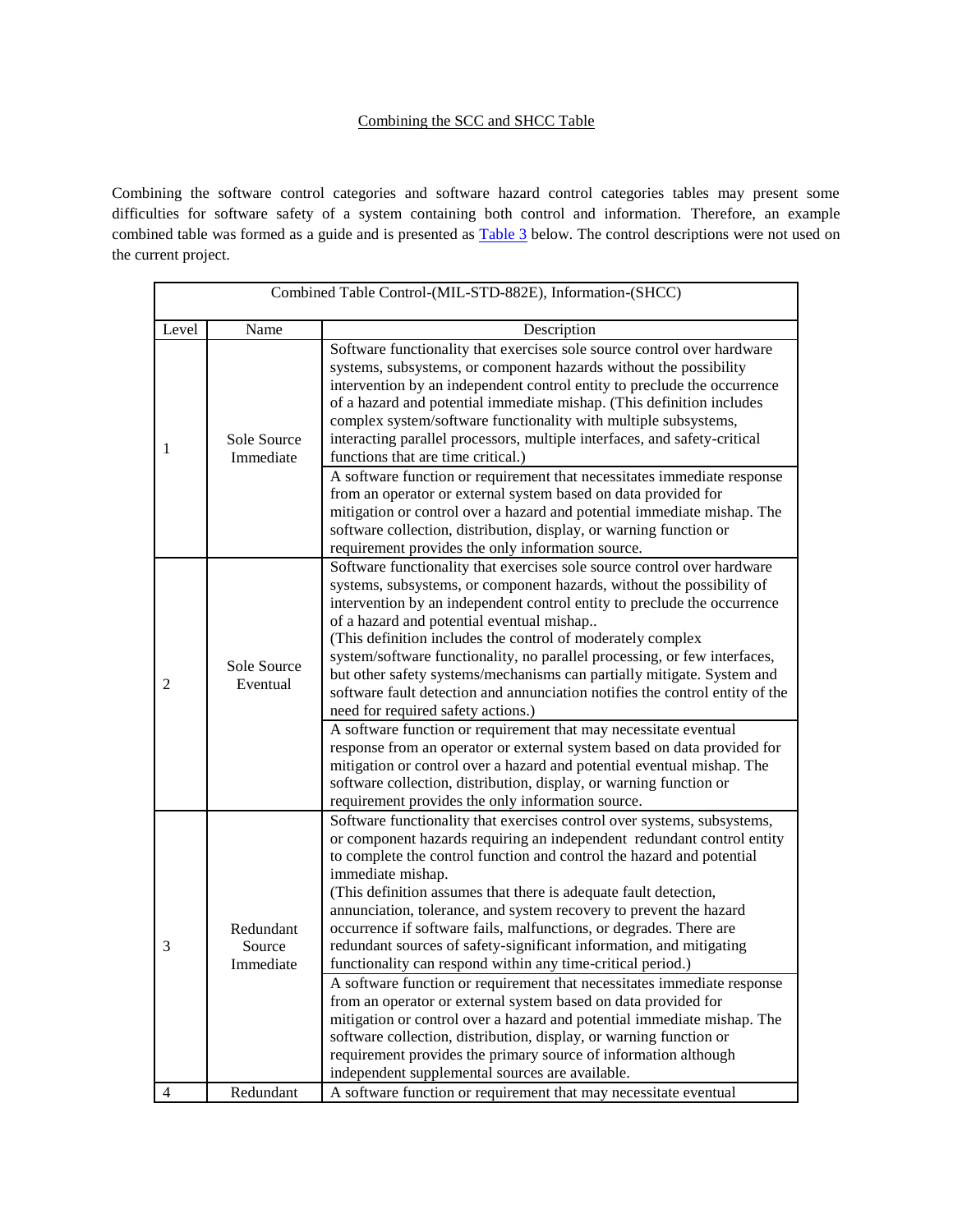|                                                                                                                                                                                                     | Source<br>Eventual                | response from an operator or external system based on data provided for<br>mitigation or control over a hazard and potential eventual mishap. The<br>software collection, distribution, display, or warning function or                                                                                                                                                                                                                              |
|-----------------------------------------------------------------------------------------------------------------------------------------------------------------------------------------------------|-----------------------------------|------------------------------------------------------------------------------------------------------------------------------------------------------------------------------------------------------------------------------------------------------------------------------------------------------------------------------------------------------------------------------------------------------------------------------------------------------|
|                                                                                                                                                                                                     |                                   | requirement provides the primary source of information although<br>independent supplemental sources are available.                                                                                                                                                                                                                                                                                                                                   |
| 5                                                                                                                                                                                                   | <b>NSI</b><br>No Safety<br>Impact | Software functionality that does not possess command or control<br>authority over safety-significant hardware systems, subsystems, or<br>components and does not provide safety-significant information.<br>Software does not provide safety-significant or time sensitive data or<br>information that requires control entity interaction. Software does not<br>transport or resolve communication of safety-significant or time sensitive<br>data. |
| Note: All SCC categories should be re-evaluated if legacy software functions are included in a<br>System-of-System environment. The legacy functions should be evaluated at both the functional and |                                   |                                                                                                                                                                                                                                                                                                                                                                                                                                                      |
| physical interfaces for potential influence or participation in top-level (SoS) mishap and hazard<br>causal factors.                                                                                |                                   |                                                                                                                                                                                                                                                                                                                                                                                                                                                      |

*Table 3: Combined Table SCC (MIL-STD-882E) and, Information (SHCC)*

### Conclusions

<span id="page-8-0"></span>Use of the example SHCC matrix is recommended for more accurately determining the software hazard control for system requirements and/or functions within an information system. This methodology has thus far yielded successful results for its charter execution by the software safety team supporting an Army information family of systems program. The methodology developers believe that its applicability and beneficial contributions are universal to not only systems similar to the example explained in this paper, but to most if not all information systems. For application to a combined control and information system, the SHCC table would have to be expanded to address software control of safety-significant subsystems using [Table](#page-8-0) 3 as a guide. This combined table was not needed or used in the system under review. Using the SHCC involves a young methodology implying the existence of some potential drawbacks, but the developers believe this is a favorable solution to the challenge presented in the abstract.

### References

- 1. U.S. Department of Defense. MIL-STD-882E, *Standard Practice for System Safety*. Rev. E, 2012.
- 2. U.S. Department of Defense. JOINT SOFTWARE SYSTEMS SAFETY ENGINEERING HANDBOOK, Version 1.0, August 27, 2010

### **Biography**

Mr. Pessoney is currently a Software System Safety Engineer working in software system safety supporting the U.S. Army's Aviation and Missile Research, Development, and Engineering Center (AMRDEC) Software Engineering Directorate (SED). Mr. Pessoney has worked in the Military and Space Software Industry for 45 years as a Software Engineer, Software Development Manager, and System Software Safety Engineer. Major programs supported include software development for the Apollo program, Site Defense Ballistic Missile Defense, P3-B/P-3C communications programs, Grizzly Remote I/O Modules, and Abrams and Bradley Diagnostics, as well as software system safety for the Apache, Gladiator, NLOS, and JBC-P systems. Mr. Pessoney received his BS and MA in Mathematics from Sam Houston State University in Huntsville, Texas. Mr. Pessoney has been an active member of the System Safety Society (SSS) for 7 years and has served as VP and President of the TVC Chapter.